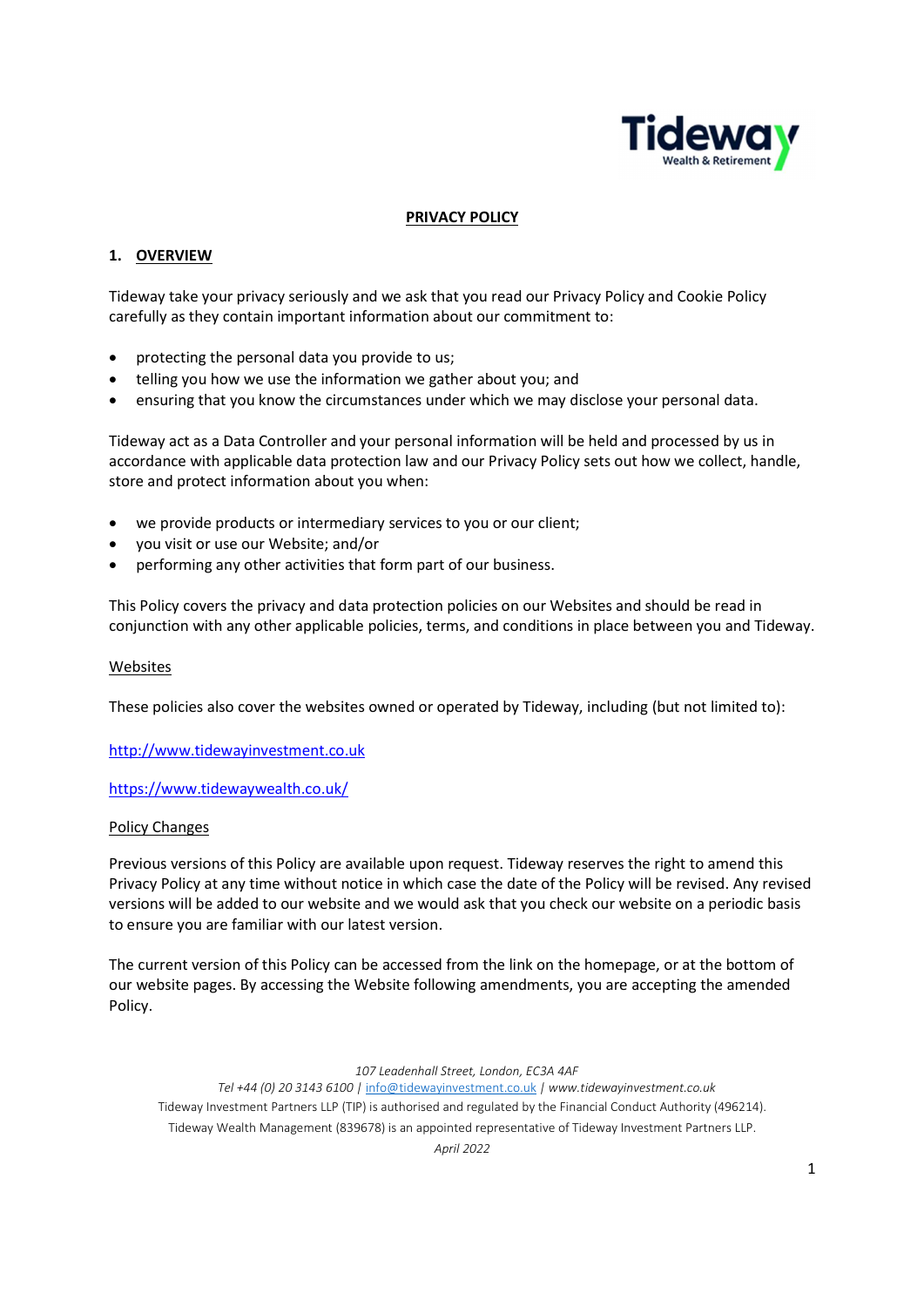

# 2. WHAT TYPE OF INORMATION WE COLLECT

You may be asked to voluntarily provide certain personal information details about you such as:

- contact information
- identity information
- financial information
- employment status
- lifestyle information
- health information
- details of any potential vulnerability
- existing product/scheme details

You may also submit personal identifiers, contact points and individual characteristics to us via one of our websites.

Subject to applicable laws, we'll monitor and record your calls, emails and other communications in relation to your dealings with us. We'll do this for regulatory compliance, self-regulatory practices, crime prevention and detection, to protect the security of our communications systems and procedures, to check for obscene or profane content, for quality control and staff training, and when we need to see a record of what's been said. If you take out an account or service with us, we may also monitor activities on your account/service where necessary for these reasons and this is justified by our legitimate interests or our legal obligations.

## 3. HOW WE OBTAIN THE INFORMATION AND WHY WE HAVE IT

## How We Obtain

We may collect personal information from you during a face to face meeting via email, using a preprepared document or during a telephone call. The majority of the personal information we process is provided to us directly by you. Tideway will use this information for the administration and servicing of your investments and other related activities and to ensure compliance with its obligations under the UK's legal and regulatory regime. Tideway may disclose the information to its agents and service providers.

Subject to your express consent, and to help us in delivering our services to you, we may also obtain personal information about you indirectly from the Trustees, administrators or providers of existing financial arrangements you may have an existing relationship with.

You may also provide personal information to us when registering or requesting information from one of our websites.

107 Leadenhall Street, London, EC3A 4AF

Tel +44 (0) 20 3143 6100 | info@tidewayinvestment.co.uk | www.tidewayinvestment.co.uk Tideway Investment Partners LLP (TIP) is authorised and regulated by the Financial Conduct Authority (496214). Tideway Wealth Management (839678) is an appointed representative of Tideway Investment Partners LLP.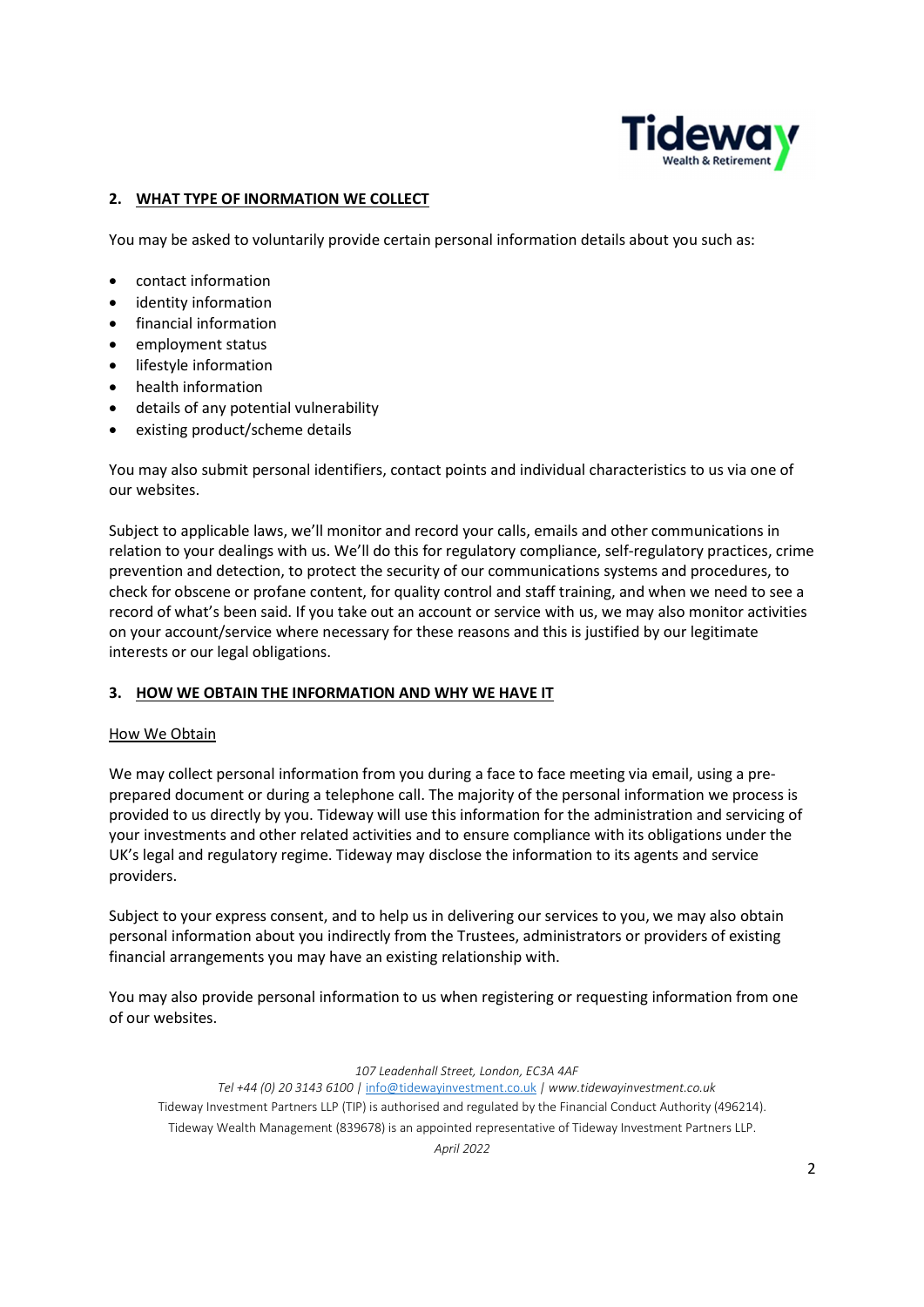

## Legal Basis for Processing

Under the General Data Protection Regulation (GDPR), the lawful bases we rely on for processing the personal information we collect from you are as follows:

## 1. As necessary to perform our contract with you for the relevant service:

- a. To take steps at your request prior to entering into it;
- b. To decide whether to enter into it;
- c. To manage and perform that contract;
- d. To update our records; and
- e. To trace your whereabouts to contact you about your account and recovering debt.

## 2. As necessary for our own legitimate interests or those of other persons and organisations, e.g.:

- a. For good governance, accounting, and managing and auditing our business operations;
- b. To monitor emails, calls, other communications, and activities on your account;
- c. To send you marketing communications and for marketing to you.

#### 3. As necessary to comply with a legal obligation, e.g.:

- a. When you exercise your rights under data protection law and make requests;
- b. For compliance with legal and regulatory requirements and related disclosures;
- c. For establishment and defence of legal rights;
- d. For activities relating to the prevention, detection and investigation of crime;
- e. To verify your identity, make credit, fraud prevention and anti-money laundering checks; and
- f. To monitor emails, calls, other communications, and activities on your account.

#### 4. Based on your consent, e.g.:

- a. When you request us to disclose your personal data to other people or organisations such as a company handling a claim on your behalf, or otherwise agree to disclosures;
- b. When we process any special categories of personal data about you at your request (e.g. your racial or ethnic origin, political opinions, religious or philosophical beliefs, trade union membership, genetic data, biometric data, data concerning your health, sex life or sexual orientation); and
- c. To send you marketing communications where we've asked for your consent to do so.

#### 4. WHAT WE DO WITH THE INFORMATION WE COLLECT

#### Our Services

We use the Personal Information and data you have given us, or submitted to us via our websites, to service your account, to improve our services to you, ensure we can adhere to our regulatory obligations when delivering any regulated advice or guidance and/or to provide you with information on Tideway's products and services.

#### 107 Leadenhall Street, London, EC3A 4AF

Tel +44 (0) 20 3143 6100 | info@tidewayinvestment.co.uk | www.tidewayinvestment.co.uk Tideway Investment Partners LLP (TIP) is authorised and regulated by the Financial Conduct Authority (496214). Tideway Wealth Management (839678) is an appointed representative of Tideway Investment Partners LLP.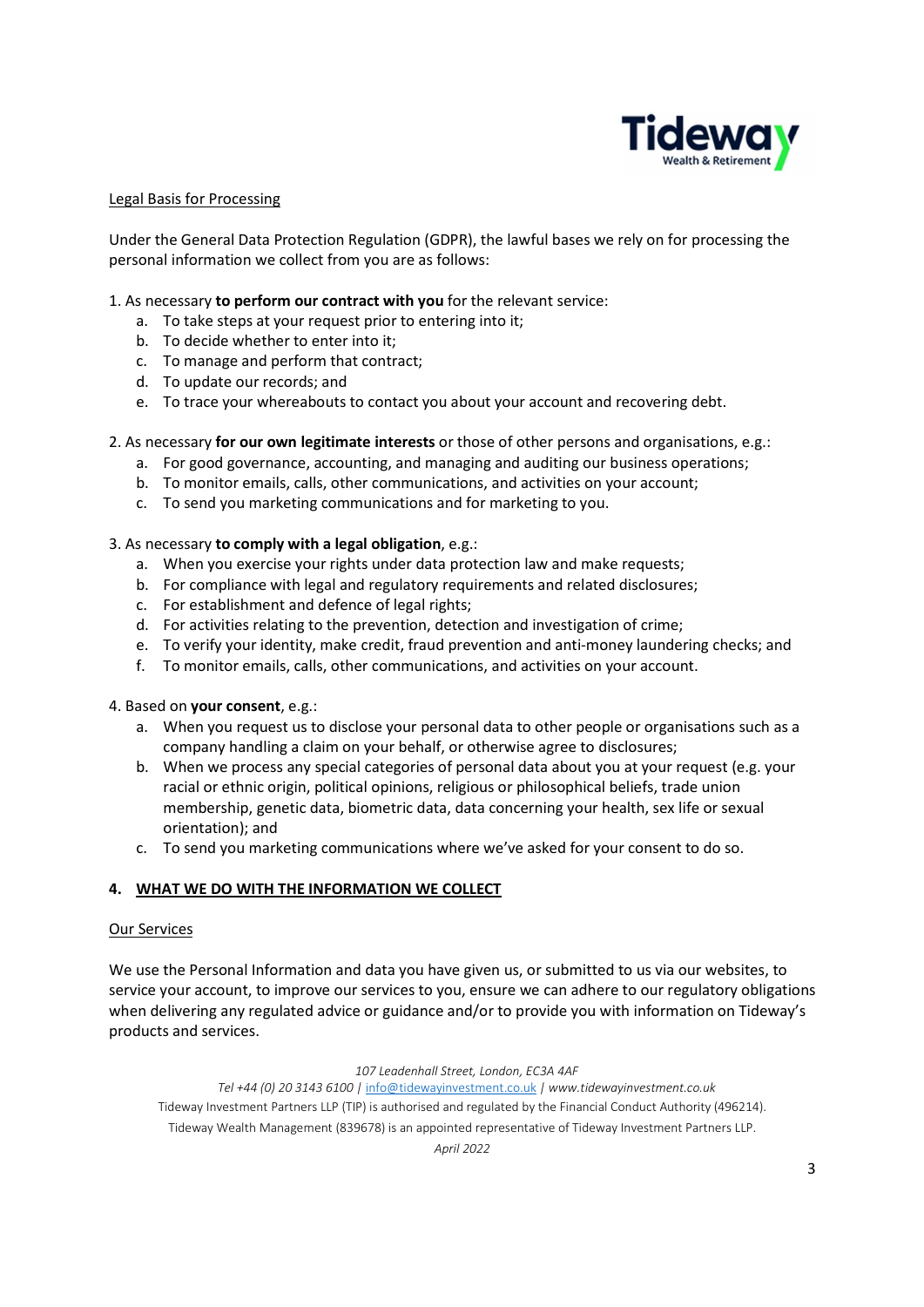

## Sharing Data

Tideway may disclose the information to its agents, employees and service providers in order to provide you with advisory and investment services. We will not provide any personal information to any other persons, except if we are required to make disclosures by any law, any government or private parties in connection with a lawsuit, subpoena, investigation or similar proceeding.

As such, and subject to applicable data protection law we may share your personal data with:

- Tideway Group companies and associated companies in which we have shareholdings;
- Sub-contractors and other persons who help us provide our products and services to you;
- Companies and other persons providing services to us;
- Our legal and other professional advisors, including our auditors;
- Fraud prevention agencies, credit reference agencies, and debt collection agencies at account opening

and periodically during account or service management;

- Other organisations who use shared databases to do income verification and affordability checks and to manage/collect arrears;
- Law enforcement bodies:
- Government bodies and agencies in the UK and overseas (e.g. HMRC who may in turn share it with relevant overseas tax authorities and with regulators e.g. the Prudential Regulatory Authority, the Financial Conduct Authority, the Information Commissioner's Office);
- Courts, to comply with legal requirements, and for the administration of justice;
- The Financial Services Ombudsman;
- The Financial Conduct Authority;
- In an emergency or to otherwise protect your vital interests;
- To protect the security or integrity of our business operations;
- To other parties connected with your account (e.g. joint account holders; or your introducer)
- When we restructure or sell our business or its assets or have a merger or re-organisation;
- Market research organisations who help to improve our products or services;
- Anyone else where we have your consent or as required by law.

#### Sharing Data with Service Providers

Your personal data may be collected and processed for the purposes above by a third-party service provider engaged by us for these purposes.

Service providers we engage may be based in countries that have different standards of protection for personal data. Recipients will be required by us to protect your information in accordance with applicable data protection laws.

#### 107 Leadenhall Street, London, EC3A 4AF

Tel +44 (0) 20 3143 6100 | info@tidewayinvestment.co.uk | www.tidewayinvestment.co.uk Tideway Investment Partners LLP (TIP) is authorised and regulated by the Financial Conduct Authority (496214).

Tideway Wealth Management (839678) is an appointed representative of Tideway Investment Partners LLP.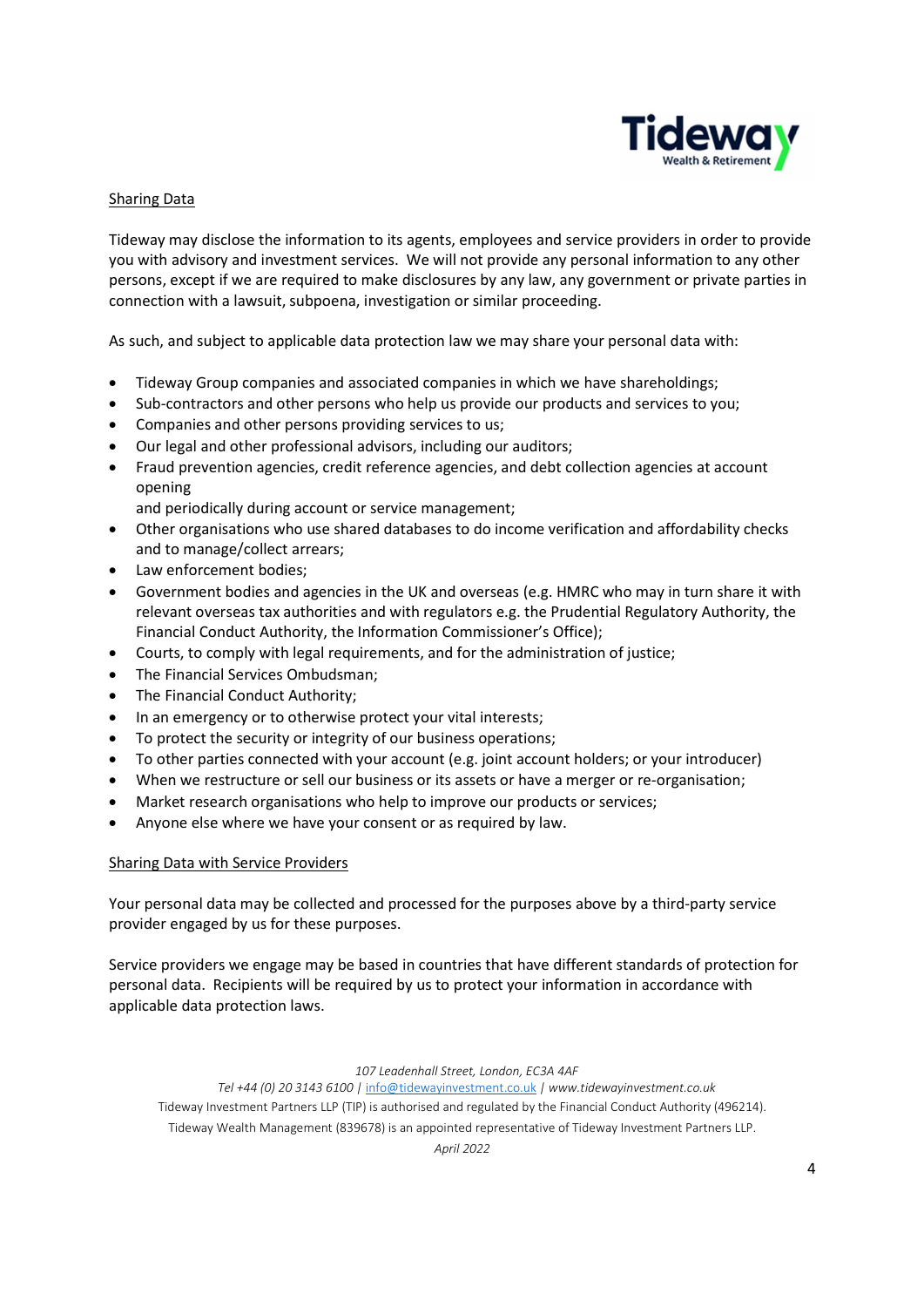

# Business Transfers

If the business, stock or assets of Tideway, are acquired or merged with another business entity, we will share all or some of your information with this entity to continue to provide our service to you. You will receive notice of such an event and the new entity will inform you of any changes to the practices in this Privacy Policy. If the new entity wishes to make additional use of your information, you may decline such use at such time.

## Disclosure to Third Parties

The personal information you provide to us will only be disclosed to third parties if we have your permission, or as set out in this Privacy Policy.

We may disclose details about the general use of our Websites to third parties – for example, to demonstrate patterns of use to other business partners. Information we pass on for this purpose will not include any personal data by which you may be identified. We endeavour to prevent unauthorised disclosures of your personal data by third parties, but we are not responsible for any unauthorised disclosures or other breaches of security or for the actions of others if the information was passed to them with your authority or with the authority of anyone other than us or our group companies.

## Third-Party Websites

Tideway disclaims responsibility for the privacy policies and customer information practices of thirdparty internet websites hyperlinked from our Website or this Privacy Policy.

## E-mail and Marketing

Tideway does not sell its clients' personal data, nor will we provide your personal data to third parties for their marketing purposes without your consent. Tideway will not send you e-mail messages without first receiving your permission, unless it relates to servicing your account. It is our policy to include instructions for unsubscribing.

#### European Union

We shall use and store personal information on our internal systems and to transfer it to its associated companies (if applicable), whether inside or outside the European Union, for the purpose of providing services to you. You should also be aware that the level of protection in relation to the processing of personal data may not be the same in other countries as it is in the United Kingdom.

107 Leadenhall Street, London, EC3A 4AF

Tel +44 (0) 20 3143 6100 | info@tidewayinvestment.co.uk | www.tidewayinvestment.co.uk Tideway Investment Partners LLP (TIP) is authorised and regulated by the Financial Conduct Authority (496214). Tideway Wealth Management (839678) is an appointed representative of Tideway Investment Partners LLP.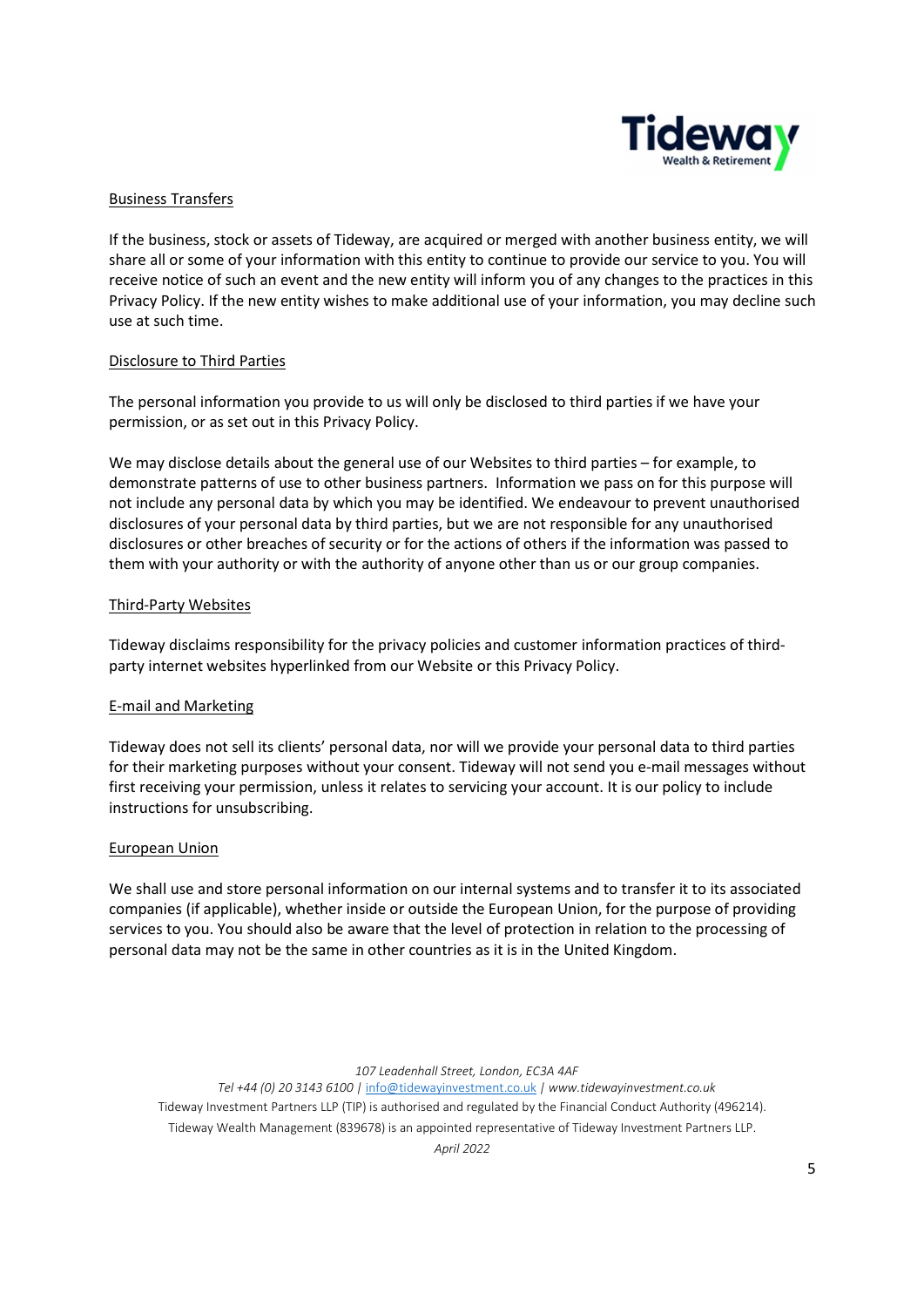

## 5. HOW WE STORE YOUR PERSONAL INFORMATION

## Storage

Your personal information is stored on a secure client management system. This ensures that we have appropriate security measures in place to prevent personal data from being accidentally lost, or used or accessed in an unauthorised way. Additionally, access to our secure client management system is limited to those who have a genuine business need to access it. Those processing your information will do so only in an authorised manner and are subject to a duty of confidentiality.

We have procedures in place to deal with any suspected data security breach and will notify you and any applicable regulator of a suspected data security breach where we are legally required to do so.

We protect your personal data when you transact business on our Website by requiring the use of a browser software program that supports industry standard SSL encryption with 128-bit key lengths. The "128-bit" designation refers to the length of the key used to encrypt the data being transmitted, with a longer key representing a higher level of security.

## Retention Policy

We hold client data in accordance with regulatory requirements which may be amended from time to time. The following criteria are used to determine data retention periods for your personal data (whether or not you become a customer) :

- Retention in case of queries. We'll retain your personal data as long as necessary to deal with your queries (e.g. if your application is unsuccessful) or for a sensible period in order for us to reply to your online query and then deal with queries you raise upon receipt);
- Retention in case of claims. We'll retain your personal data for as long as you might legally bring claims against us; and
- Retention in accordance with legal and regulatory requirements. We'll retain your personal data after your account, policy or service has been closed or has otherwise come to an end based on our legal and regulatory requirements.

## 6. YOUR DATA PROTECTION RIGHTS

Under data protection legislation (Data Protection Act 2018 and the General Data Processing Regulations), you have rights as an individual which you can exercise in relation to the personal information we hold about you. These include:

107 Leadenhall Street, London, EC3A 4AF

Tel +44 (0) 20 3143 6100 | info@tidewayinvestment.co.uk | www.tidewayinvestment.co.uk Tideway Investment Partners LLP (TIP) is authorised and regulated by the Financial Conduct Authority (496214). Tideway Wealth Management (839678) is an appointed representative of Tideway Investment Partners LLP.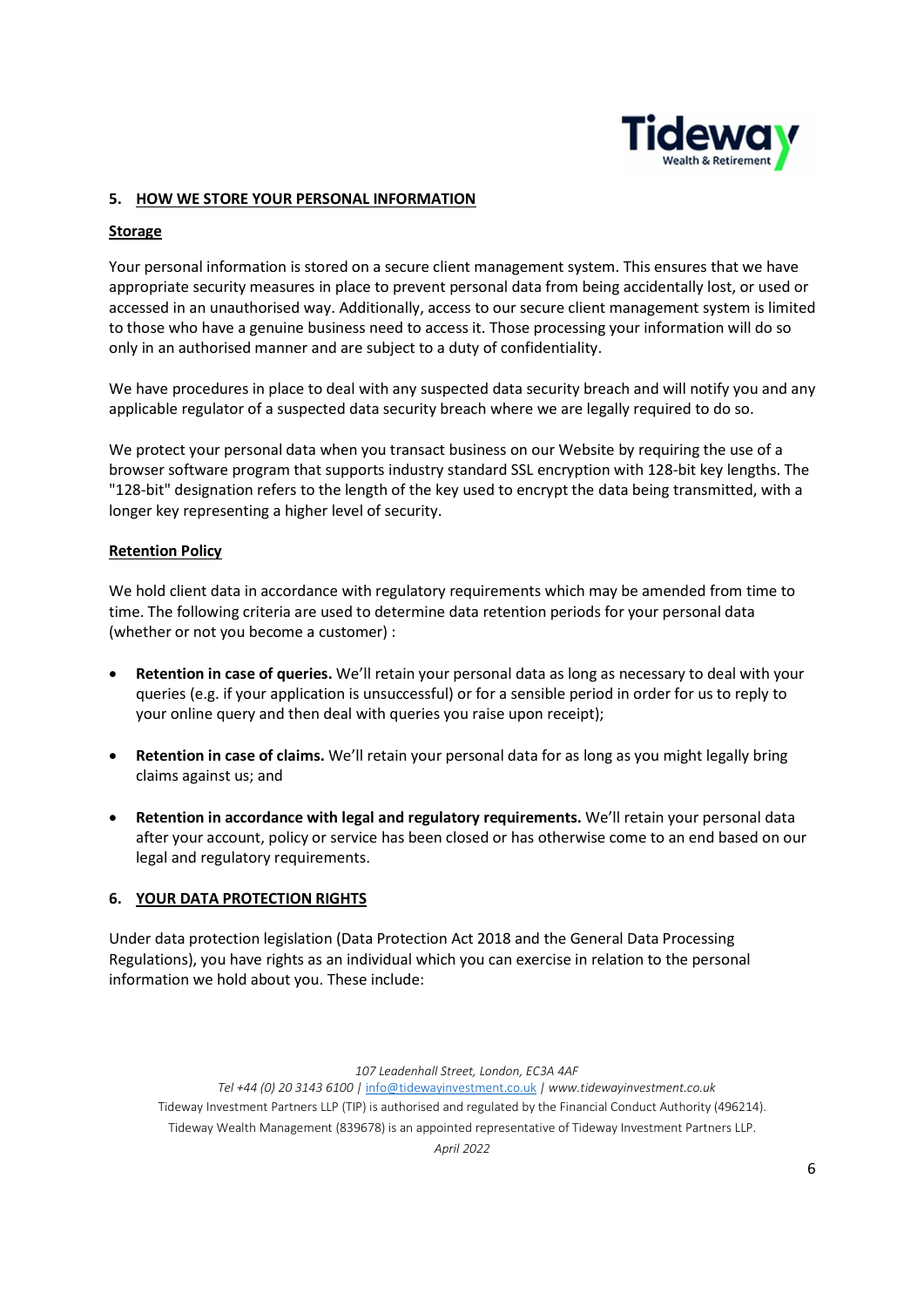

## Your right of access

 You have the right to ask us for copies of your personal information. There are some exemptions, which means you may not always receive all the information we process. Where you would like to receive a copy of all personal data held, such request should be in writing (email or post), addressed to our Chief Compliance Officer at our offices and should contain as much information as possible to facilitate our dealing with this request.

#### Your right to rectification

 You have the right to ask us to rectify information you think is inaccurate. You also have the right to ask us to complete information you think is incomplete. This right always applies.

## Your right to erasure

You have the right to ask us to erase your personal information in certain circumstances.

## Your right to restriction of processing

You have the right to ask us to restrict the processing of your information in certain circumstances.

#### Your right to object to processing

 You have the right to object to processing if we are able to process your information because the process forms part of our public tasks, or is in our legitimate interests.

#### Your right to data portability

 This only applies to information you have given us. You have the right to ask that we transfer the information you gave us from one organisation to another or give it to you.

The right only applies if we are processing information based on your consent or under, or in talks about entering into a contract and the processing is automated.

You are not required to pay any charge for exercising your rights. Should you wish to make a request, please do so using the contact details section; we have one month to respond to you.

## 7. CONTACT US

If you have any questions about this Policy, or our privacy related practices, please contact us:

- through your usual contact at Tideway or by email at compliance@tidewayinvestment.co.uk
- by phone at Tideway +44 (0)20 3143 6100
- by post: 107 Leadenhall Street, London, EC3A 4AF

#### 107 Leadenhall Street, London, EC3A 4AF

Tel +44 (0) 20 3143 6100 | info@tidewayinvestment.co.uk | www.tidewayinvestment.co.uk Tideway Investment Partners LLP (TIP) is authorised and regulated by the Financial Conduct Authority (496214). Tideway Wealth Management (839678) is an appointed representative of Tideway Investment Partners LLP.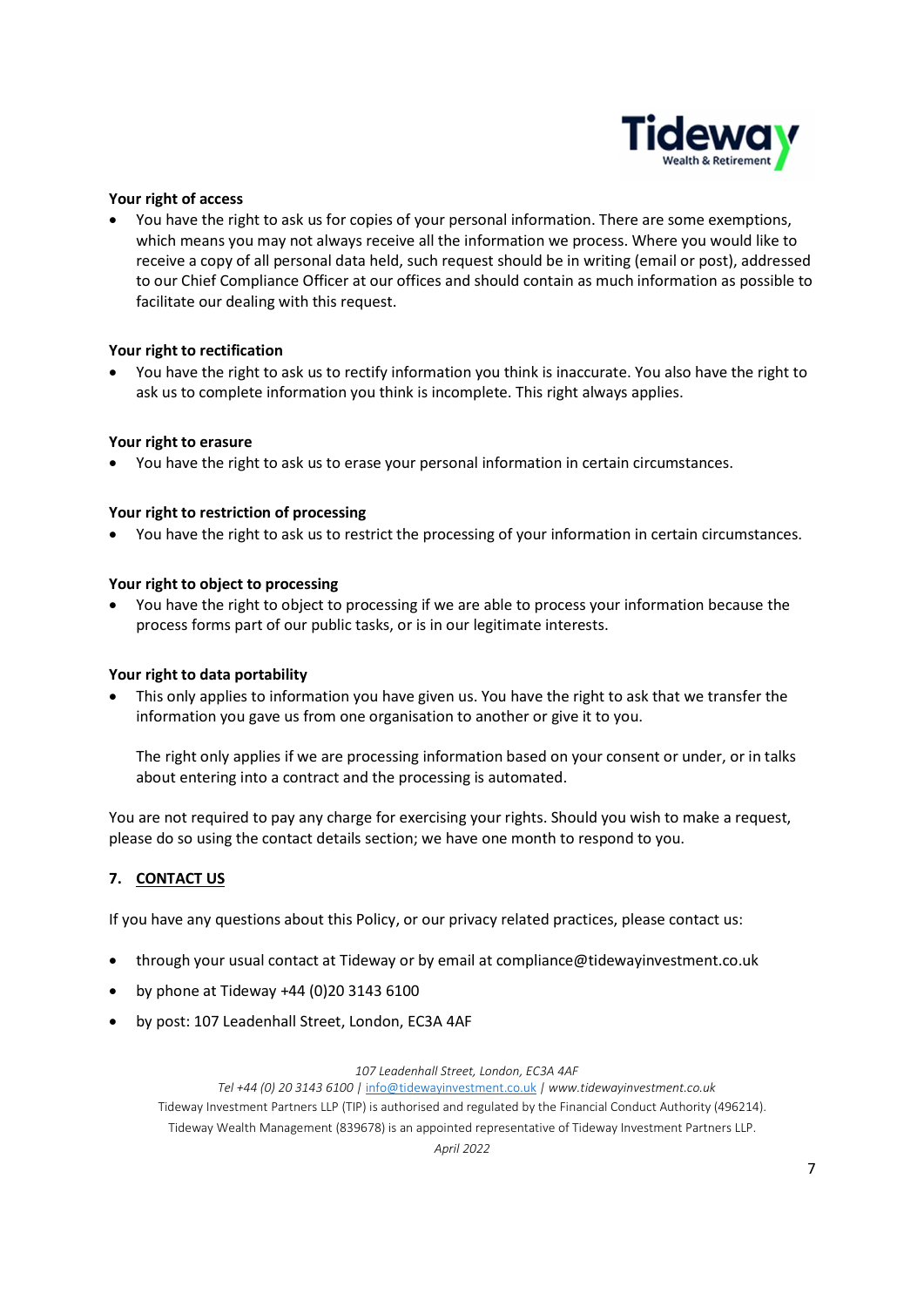

## 8. HOW TO COMPLAIN

You may also complain to the information Commissioners Office (ICO) if you are unhappy with how we have used your date. The ICO's address is:

Information Commissioners Office Wycliffe House Water Lane Wilmslow Cheshire SK9 5AF

Helpline: 0303 123 1113

## COOKIES POLICY

#### What are cookies?

Cookies are small text files that are stored in your computer's memory and hard drive, in your mobile device or tablet when you visit certain web pages. They are used to enable websites to function or to provide information to the owners of a website, or other third parties which receive data obtained from that website.

When you visit any website, it may store or retrieve information on your browser, mostly in the form of cookies. This information might be about you, your preferences or your device and is mostly used to make the site work as you expect it to. The information does not usually directly identify you, but it can give you a more personalised web experience.

#### Why do we use cookies?

Tideway uses some session cookies (eg DB Pension transfer enquiries). This means that the cookies will only operate for the length of a single browsing session. Whilst other cookies have a longer life span to ensure that they fulfil their longer-term purposes (for example the first time you visit our websites you accept our cookies). Please note that, however long the cookies' active life may be, you can delete cookies (and therefore stop any further data collection by them) as further described below.

Google Analytics cookies are used to track number of visits to our website.

If you are using one of our password-protected sites, then the Website may use cookies or other technology to help us authenticate you, store and recognise your configuration and user attributes, facilitate your navigation of the website and customise its content so that the information made available is likely to be of more interest to you.

#### 107 Leadenhall Street, London, EC3A 4AF

Tel +44 (0) 20 3143 6100 | info@tidewayinvestment.co.uk | www.tidewayinvestment.co.uk Tideway Investment Partners LLP (TIP) is authorised and regulated by the Financial Conduct Authority (496214). Tideway Wealth Management (839678) is an appointed representative of Tideway Investment Partners LLP.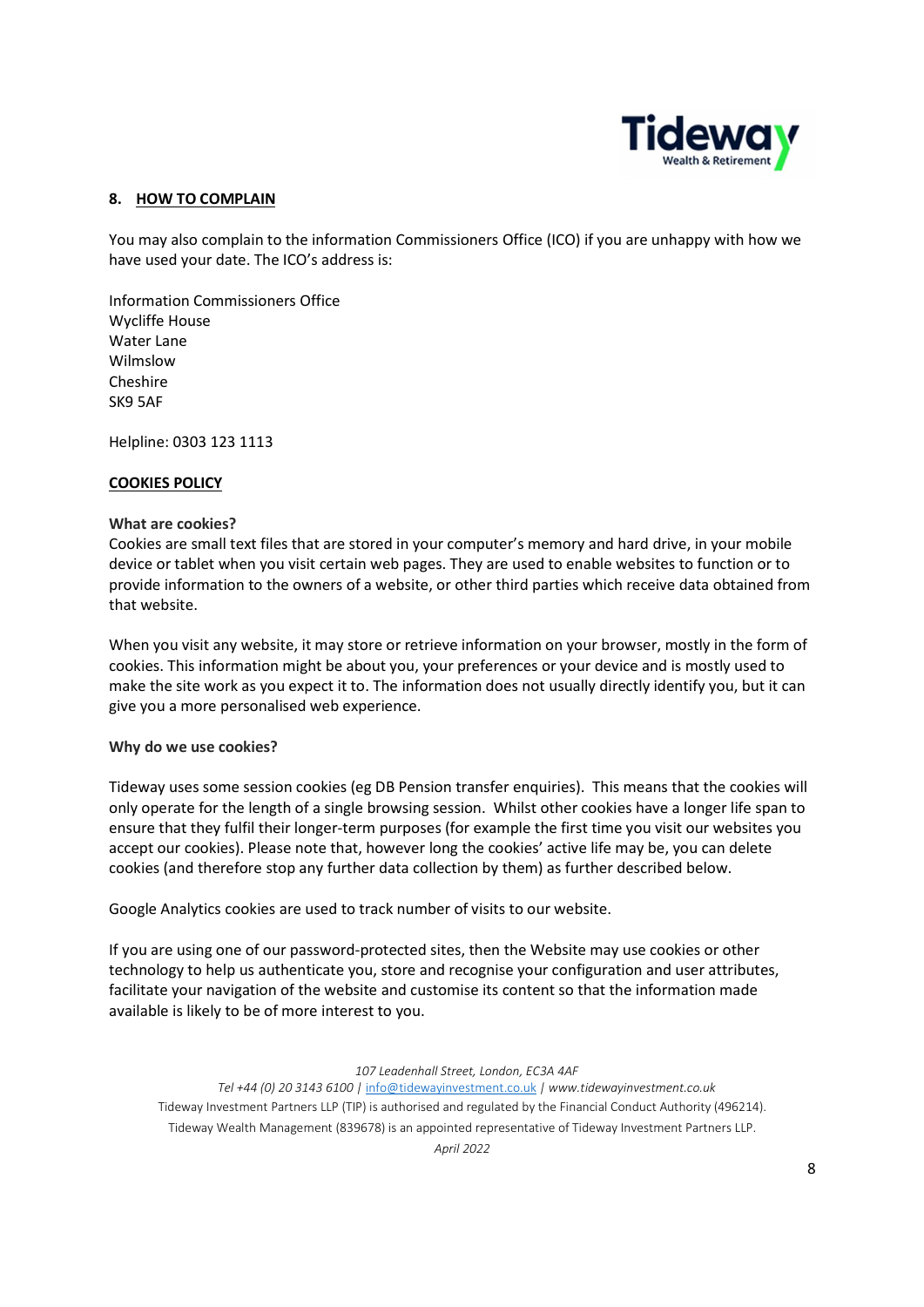

In broad terms, we use cookies on our Websites for the following purposes:

Usage preferences: Some of the cookies on our Websites are activated when visitors to our sites make a choice about their usage of the site. Our Websites then 'remember' the settings preferences of the user concerned. This allows us to tailor aspects of our sites to the individual user.

Terms and conditions: We use cookies on our Websites to record when a site visitor has seen a policy, such as this one, or provided consent, such as consent to the terms and conditions on our Websites. This helps to improve the user's experience of the site – for example, it avoids a user from repeatedly being asked to consent to the same terms. We also track whether a user has seen other similar documents (such as an online survey) before – again, to ensure that a user's experience of our Websites is a smooth one.

Session management: The software that runs our websites uses cookies for technical purposes needed by the internal workings of our servers. For instance, we use cookies to distribute requests among multiple servers, authenticate users and determine what features of the site they can access, verify the origin of requests, keep track of information about a user's session and determine which options or pages to display in order for the site to function.

Functional purposes: Functional purpose cookies store information that is needed by our applications to process and operate. For example, where transactions or requests within an application involve multiple workflow stages, cookies are used to store the information from each stage temporarily, in order to facilitate completion of the overall transaction or request.

Please note that third parties may use cookies. The kind of cookies and the consequent data processing carried out by such third parties are regulated by their privacy policy. Please see below. Your cookie preferences

Cookies are necessary in order for you to be able to make full use of Tideway's Websites. In addition, cookies help us provide you with personalised features on our Websites. If you chose to disable cookies, some of Tideway's Website functionality might be impaired.

#### Local Flash Storage

On certain of our Websites, we include content designed for display using Adobe Flash Player, such as animations, videos and tools. Local flash storage (often referred to as "Flash cookies") can be used to help improve your experience as a user. Flash storage is retained on your device in much the same way as standard cookies but is managed directly by your Flash software.

If you wish to disable or delete information stored locally in Flash, please see the documentation for your Flash software, located at www.adobe.com. Please note that, if you disable Flash cookies, some site functionality may not work.

#### 107 Leadenhall Street, London, EC3A 4AF

Tel +44 (0) 20 3143 6100 | info@tidewayinvestment.co.uk | www.tidewayinvestment.co.uk Tideway Investment Partners LLP (TIP) is authorised and regulated by the Financial Conduct Authority (496214). Tideway Wealth Management (839678) is an appointed representative of Tideway Investment Partners LLP.